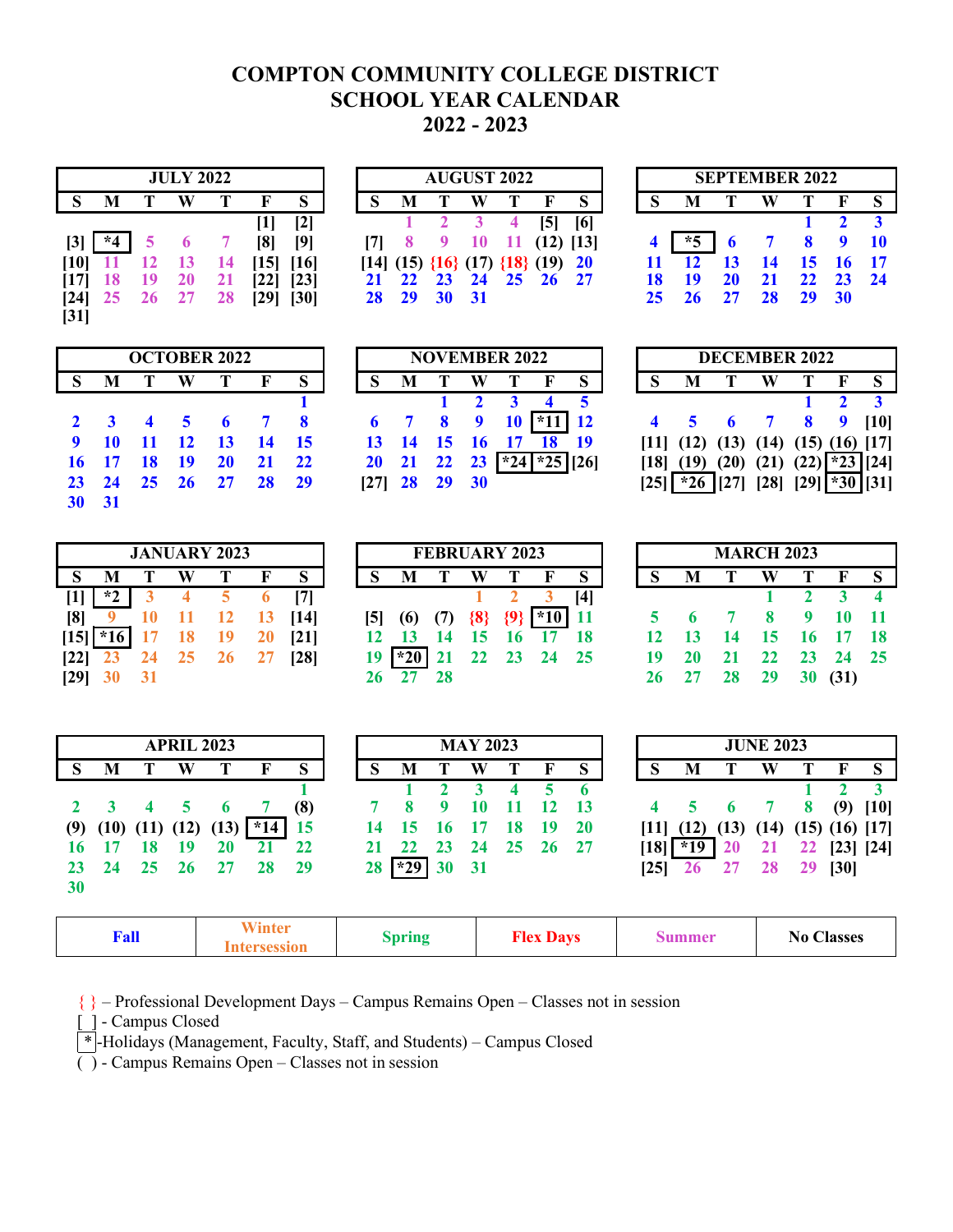## **COMPTON COMMUNITY COLLEGE DISTRICT SCHOOL YEAR CALENDAR SUMMER CALENDAR 2023**

|      |                                                  |           | <b>JUNE 2023</b> |                 |      |      |                |   |                    | <b>JULY 2023</b> |              |                                      |           |           |           |          | <b>AUGUST 2023</b>                               |    |              |            |
|------|--------------------------------------------------|-----------|------------------|-----------------|------|------|----------------|---|--------------------|------------------|--------------|--------------------------------------|-----------|-----------|-----------|----------|--------------------------------------------------|----|--------------|------------|
|      | M                                                |           | W                | Т               |      | S    |                | M |                    | W                |              |                                      | S         |           | М         |          | W                                                |    | $\mathbf{F}$ | S          |
|      |                                                  |           |                  |                 |      |      |                |   |                    |                  |              |                                      | $[1]$     |           |           |          |                                                  |    | <b>[4]</b>   | $\sqrt{5}$ |
|      | 4 5 6 7 8                                        |           |                  |                 | (9)  | [10] | $\mathbf{[2]}$ |   | $*4$               | 5                | $\mathbf{6}$ | $\vert 7 \vert$                      | [8]       | [6]       |           | $8 \t 9$ |                                                  | 10 | $(11)$ [12]  |            |
|      | $[11]$ $(12)$ $(13)$ $(14)$ $(15)$ $(16)$ $[17]$ |           |                  |                 |      |      | $[9]$ 10       |   |                    |                  |              | $11 \quad 12 \quad 13 \quad 14$ [15] |           |           |           |          | $[13]$ $(14)$ $\{15\}$ $(16)$ $\{17\}$ $(18)$ 19 |    |              |            |
| [18] | $*19$                                            | <b>20</b> |                  | 21 22 [23] [24] |      |      |                |   | $[16]$ 17 18       | $\overline{19}$  | <b>20</b>    |                                      | [21] [22] | <b>20</b> | 21        |          | 22 23 24 25 26                                   |    |              |            |
|      | $[25]$ 26                                        |           | 27 28 29         |                 | [30] |      |                |   | $[23]$ 24 25 26 27 |                  |              | $[28]$ $[29]$                        |           | 27        | <b>28</b> |          | 29 30 31                                         |    |              |            |
|      |                                                  |           |                  |                 |      |      | [30] 31        |   |                    |                  |              |                                      |           |           |           |          |                                                  |    |              |            |

Six-Week Sessions Eight-Week Session July 3 through August 10, 2023

June 20 through July 27, 2023 June 20 through August 10, 2023

Summer Four-Day Workweek Schedule – 2023 The 4-day, 10-hour a day workweek for classified and administrative employees will begin Monday, June 19, 2023 through Thursday, August 3, 2023. The first Friday off is June 23, 2023 and the last Friday off is August 4, 2023.

| Fall | $\mathbf{w}$ $\mathbf{w}$ $\mathbf{r}$ $\bullet$<br>ınte | pring | --<br>Dove<br>.10 <sup>4</sup><br>$- - - - - -$ | ,,,, | $\rightarrow$<br>$\sim$<br>Aasses<br>N0 |
|------|----------------------------------------------------------|-------|-------------------------------------------------|------|-----------------------------------------|
|------|----------------------------------------------------------|-------|-------------------------------------------------|------|-----------------------------------------|

{ } – Professional Development Days – Campus Remains Open – Classes not in session

[ ] - Campus Closed

 $\lceil * \rceil$ -Holidays (Management, Faculty, Staff, and Students) – Campus Closed

 $\overline{()}$  - Campus Remains Open – Classes not in session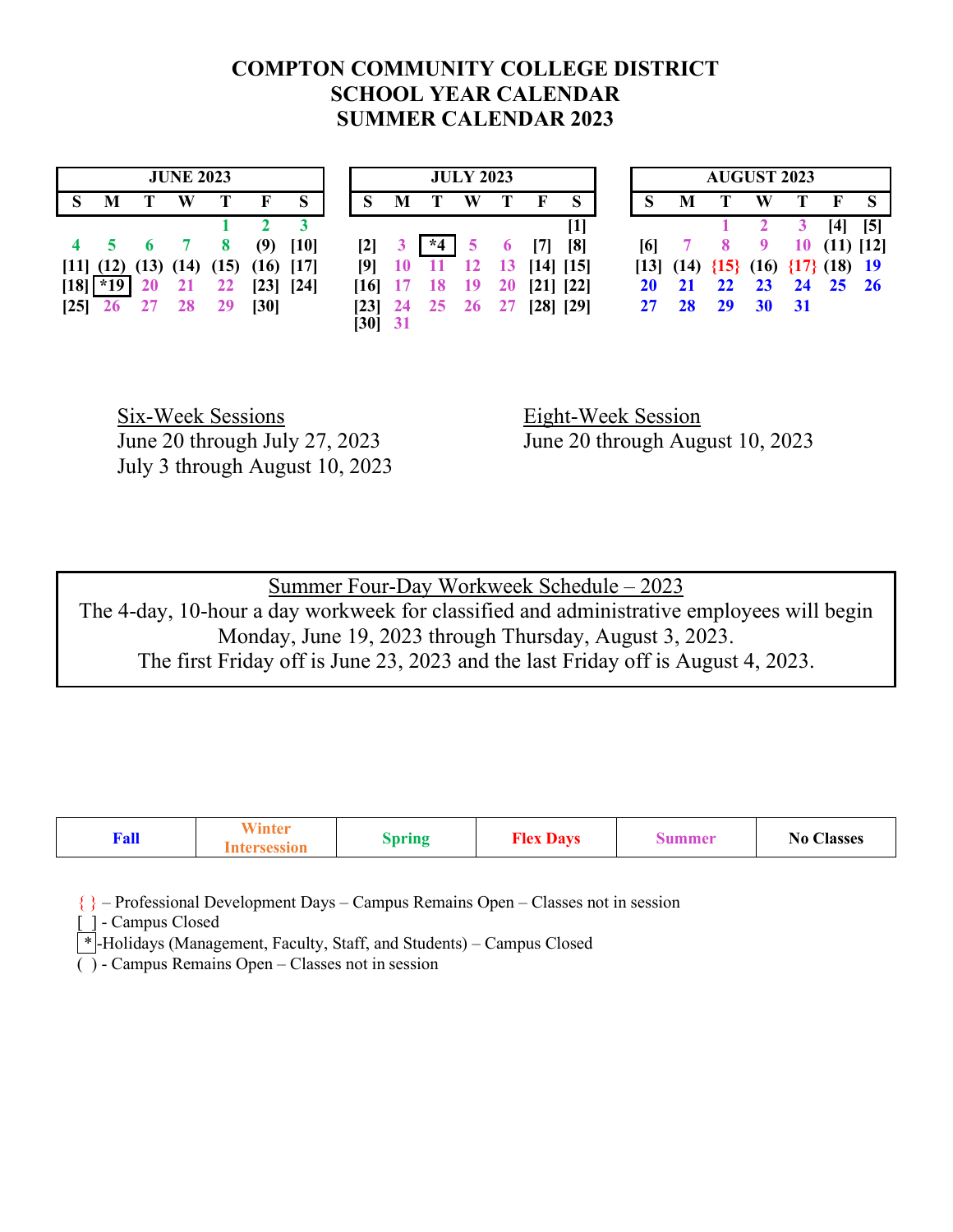### **COMPTON COMMUNITY COLLEGE DISTRICT SCHOOL YEAR CALENDAR SCHEDULE 2022-2023**

| <b>FALL SEMESTER 2022</b>                                   |                      |                 |      |
|-------------------------------------------------------------|----------------------|-----------------|------|
| Campus Remains Open - Classes not in session                | Friday -             | August 12 - 17  | 2022 |
|                                                             | Wednesday            |                 |      |
| Professional Development Days - Classes not in Session      | Tuesday &            | August 16 & 18  | 2022 |
| New Faculty Orientation Day - Tuesday, August 16            | Thursday             |                 |      |
| Mandatory Flex Day - Thursday, August 18                    |                      |                 |      |
| <b>Fall Semester Classes Begins</b>                         | Saturday             | August 20       | 2022 |
| <b>Weekday Classes Begin</b>                                | Monday               | August 22       | 2022 |
| Last Day to Add, Drop with no notation and a Refund (1st    | Monday               | Dates Vary      | 2022 |
| 8 Week Session)*                                            |                      | See Short-term  |      |
|                                                             |                      | Calendar        |      |
| First Day to Apply for Graduation and Certificates (Fall)   | Monday               | August 29       | 2022 |
| Last Day to Challenge Residency Status for Current          | Friday               | September 2     | 2022 |
| Semester                                                    |                      |                 |      |
| Last Day to Add (Full Semester Courses)                     | Sunday               | September 4     | 2022 |
| Last Day to Drop and be Eligible for a Refund (Full         | Sunday               | September 4     | 2022 |
| <b>Semester Courses)</b>                                    |                      |                 |      |
| Last Day to Drop Without Notation on Permanent Record       | Sunday               | September 4     | 2022 |
| Labor Day Holiday (Campus Closed)                           | Monday               | September 5     | 2022 |
| <b>Active Enrollment Census Date</b>                        | Tuesday              | September 6     | 2022 |
| Last Day to Apply for Degrees and Certificates (Fall)       | Friday               | October 14      | 2022 |
| Mid-Term Classes Begin $(2^{nd} 8$ Week Session)            | Saturday             | October 15      | 2022 |
| Last Day to Add, Drop with no notation and a Refund (2nd    | Sunday               | Dates Vary      | 2022 |
| 8 Week Session)*                                            |                      | See Short-term  |      |
|                                                             |                      | Calendar        |      |
| Veterans Day Holiday (Campus Closed)                        | Friday               | November 11     | 2022 |
| Last Day to Drop with a "W" (Full Semester Courses)         | Friday               | November 11     | 2022 |
| Thanksgiving Day Holiday/Weekend (Campus Closed)            | Thursday -           | November 24-27  | 2022 |
|                                                             | Sunday               |                 |      |
| <b>Fall Semester Ends</b>                                   | Friday               | December 9      | 2022 |
| Campus Remains Open – Classes not in session                | <b>Multiple Days</b> | December 12-16, | 2022 |
|                                                             |                      | 19-22           |      |
| Christmas Eve, Christmas Day Holiday (Campus Closed)        | Friday, Monday       | December 23, 26 | 2022 |
| <b>Winter Recess (Campus Closed)</b>                        | Friday-              | December 23-    | 2022 |
|                                                             | Monday               | January 2       |      |
| Local Holiday (Campus Closed)                               | Friday               | December 30     | 2022 |
| New Year's Holiday (Campus Closed)                          | Monday               | January 2       | 2023 |
| <b>WINTER SESSION 2023</b>                                  |                      |                 |      |
| <b>Winter Classes Begin</b>                                 | Tuesday              | January 3       | 2023 |
| First Day to Apply for Graduation and Certificates (Spring) | Tuesday              | January 3       | 2023 |
| Last Day to Add                                             | Sunday               | January 8       | 2023 |
| Last Day to Drop Without Notation on Permanent Record       | Sunday               | January 8       | 2023 |
| Last Day to Drop and be Eligible for a Refund               | Sunday               | January 8       | 2023 |
| Martin Luther King Holiday Observed (Campus Closed)         | Monday               | January 16      | 2023 |
| Last Day to Drop with a "W" (Full Term Courses)             | Friday               | January 27      | 2023 |
| <b>Winter Session Ends</b>                                  | Friday               | February 3      | 2023 |
| <b>SPRING SEMESTER 2023</b>                                 |                      |                 |      |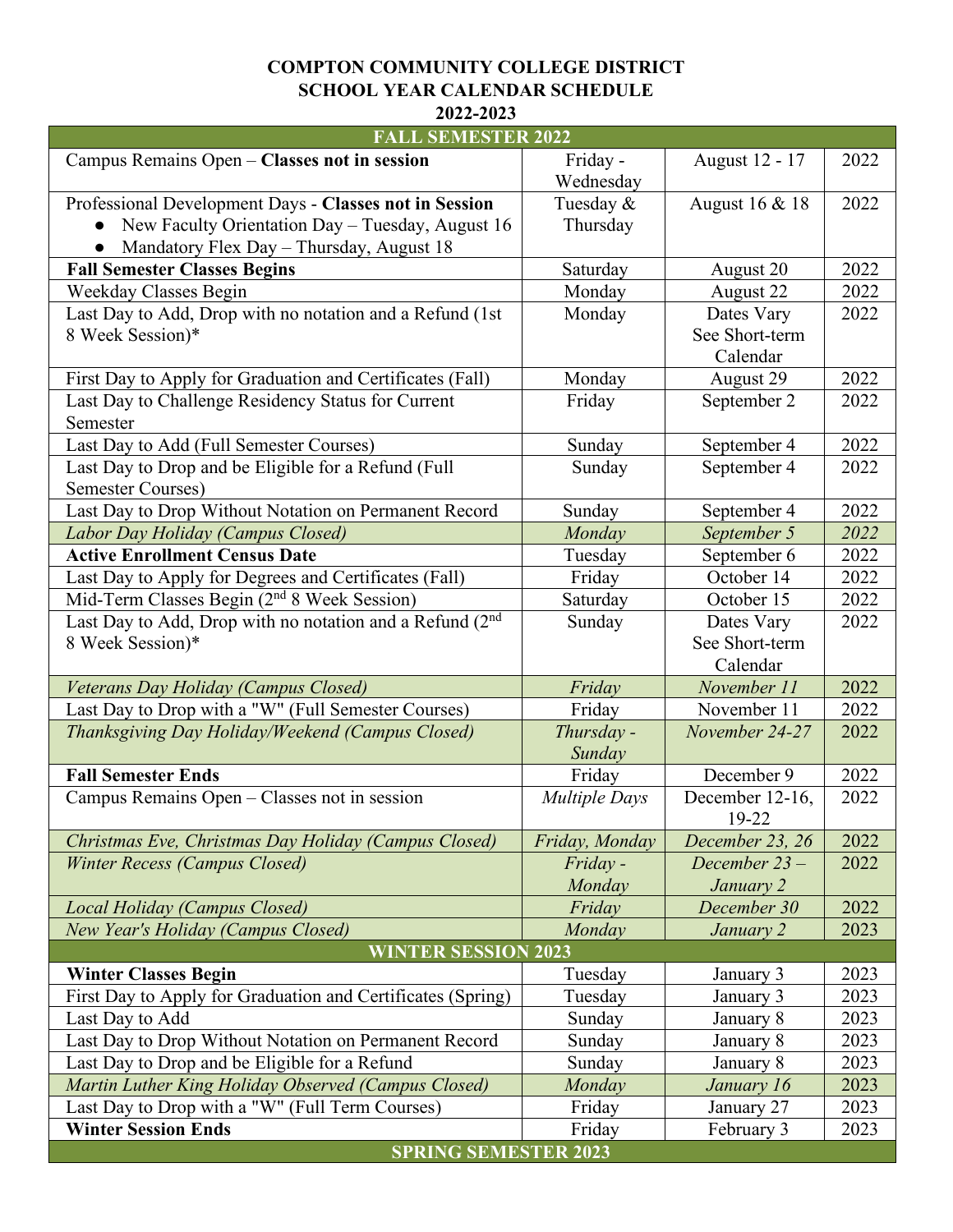| Campus Remains Open - Classes not in session                               | Monday-    | February 6 - 7 | 2023 |
|----------------------------------------------------------------------------|------------|----------------|------|
|                                                                            | Tuesday    |                |      |
| Professional Development Days - Classes not in Session                     | Wednesday- | February 8 - 9 | 2023 |
| New Faculty Orientation Day - Wednesday,                                   | Thursday   |                |      |
| February 8                                                                 |            |                |      |
| Mandatory Flex Day - Thursday, February 9                                  |            |                |      |
| <b>Spring Semester Classes Begin</b>                                       | Saturday   | February 11    | 2023 |
| Last Day to Add, Drop with no notation and a Refund (1st                   | Sunday     | Dates Vary     | 2023 |
| 8 Week Session)                                                            |            | See Short-term |      |
|                                                                            |            | Calendar       |      |
| Lincoln's Day Holiday Observed (Campus Closed)                             | Friday     | February 10    | 2023 |
| <b>Washington's Day Holiday Observed (Campus Closed)</b>                   | Monday     | February 20    | 2023 |
| Last Day to Challenge Residency Status for Current                         | Friday     | February 24    | 2023 |
| Semester                                                                   |            |                |      |
| Last Day to Add (Full Semester Courses)                                    | Sunday     | February 26    | 2023 |
| Last Day to Drop and be Eligible for a Refund (Full                        | Sunday     | February 26    | 2023 |
| Semester Census)                                                           |            |                |      |
| Last Day to Drop Without Notation on Permanent Record                      | Sunday     | February 26    | 2023 |
| <b>Active Enrollment Census Date</b>                                       | Monday     | February 27    | 2023 |
| Last Day to Apply for Degrees and Certificates (Spring)                    | Friday     | March 10       | 2023 |
| <b>Cesar Chavez Holiday - Non-Instructional Day (Campus</b>                | Friday     | March 31       | 2023 |
| <i>is Open</i> )                                                           |            |                |      |
| Spring Recess (Faculty and students)                                       | Saturday - | April $8 - 14$ | 2023 |
|                                                                            | Friday     |                |      |
| Local Holiday - Campus Closed                                              | Friday     | April 14       | 2023 |
| Mid-Term Classes Begin $(2^{nd} 8$ Week Session)                           | Saturday   | April 15       | 2023 |
| Last Day to Add, Drop with no notation and a Refund (2 <sup>nd</sup>       | Sunday     | Dates Vary     | 2023 |
| 8 Week Session)                                                            |            | See Short-term |      |
|                                                                            |            | Calendar       |      |
| Last Day to Drop with a "W" (Full Semester Courses)                        | Friday     | May 12         | 2023 |
| Memorial Day Holiday (Campus Closed)                                       | Monday     | May 29         | 2023 |
| Graduation - No classes                                                    | Friday     | June 9         | 2023 |
| <b>Spring Semester Ends</b>                                                | Friday     | June 9         | 2023 |
| Campus Remains Open - Classes not in session                               | Monday $-$ | June $12 - 16$ | 2023 |
|                                                                            | Friday     |                |      |
| <b>SUMMER SESSION 2023</b>                                                 |            |                |      |
| Juneteenth Holiday (Campus Closed)<br><b>First Six Week Session - 2023</b> | Monday     | June 19        | 2023 |
| <b>First Six Week Session Begins</b>                                       | Tuesday    | June 20        | 2023 |
| First Day to Apply for Graduation (Summer)                                 | Tuesday    | June 20        | 2023 |
| Last Day to Add, Drop with no notation and a Refund                        | Sunday     | June 25        | 2023 |
| <b>Active Enrollment Census Date</b>                                       | Monday     | June 26        | 2023 |
| Independence Day Holiday Observed (Campus Closed)                          | Tuesday    | July 4         | 2023 |
| Last Day to Drop with a "W" (Full Semester Courses)                        | Monday     | July 17        | 2023 |
| <b>First Six Weeks Ends</b>                                                | Thursday   | July 27        | 2023 |
| <b>Eight Week Session - 2023</b>                                           |            |                |      |
| <b>Eight Week Session Begins</b>                                           | Tuesday    | June 20        | 2023 |
| Last Day to Drop and be Eligible for a Refund                              | Tuesday    | June 27        | 2023 |
| Last Day to Add                                                            | Tuesday    | June 27        | 2023 |
| Last Day to Drop Without Notation on Permanent Record                      | Tuesday    | June 27        | 2023 |
|                                                                            |            |                |      |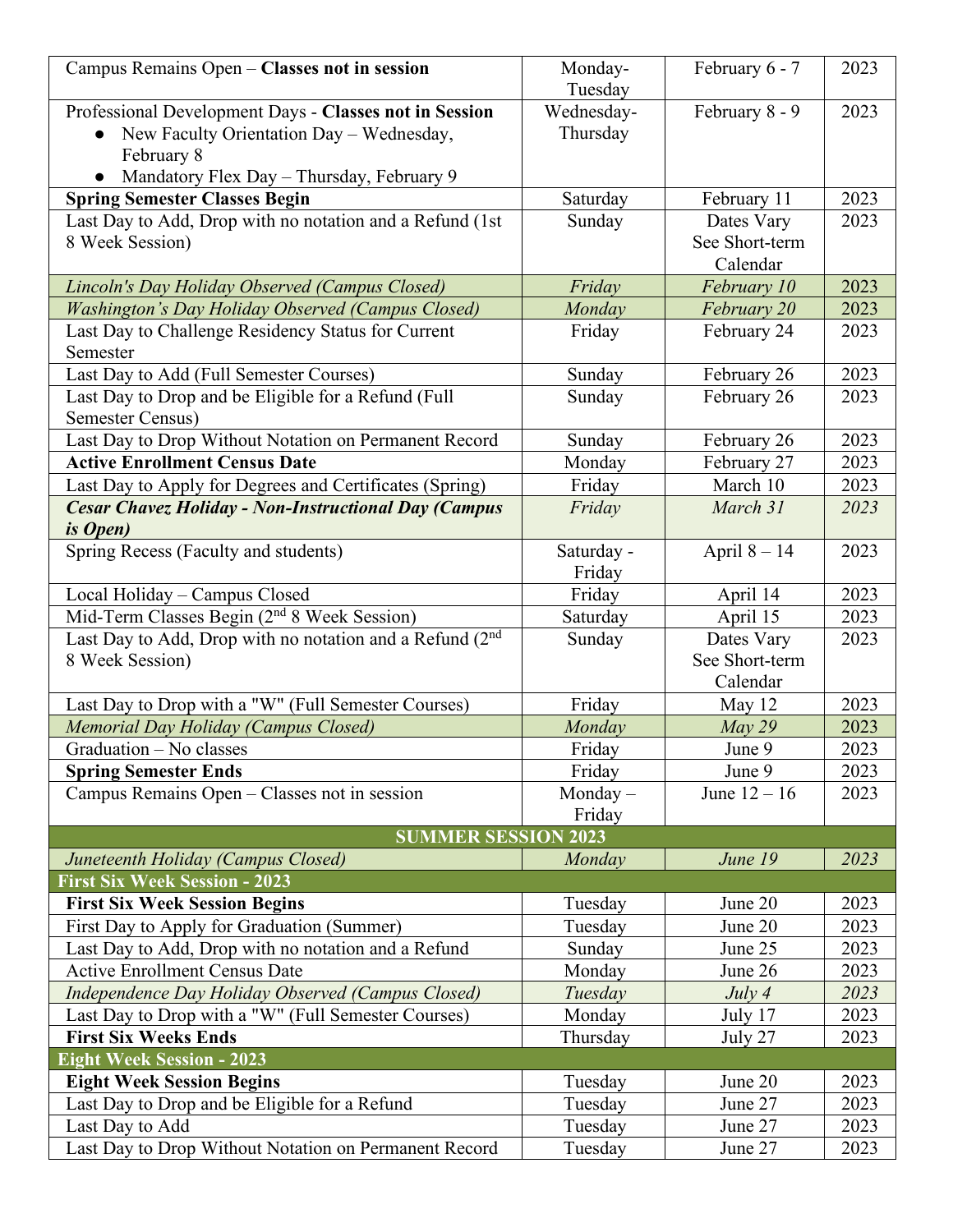| <b>Active Enrollment Census Date</b>                          | Wednesday       | June 28        | 2023 |
|---------------------------------------------------------------|-----------------|----------------|------|
| Independence Day Holiday Observed (Campus Closed)             | Monday          | July 4         | 2023 |
| Last Day to Drop with a "W" (Full Semester Courses)           | Thursday        | July 26        | 2023 |
| <b>Eight Week Session Ends</b>                                | Thursday        | August 10      | 2023 |
| <b>Second Six Weeks Session - 2023</b>                        |                 |                |      |
| <b>Second Six Weeks Session Begins</b>                        | Monday          | July 3         | 2023 |
| Independence Day Holiday Observed (Campus Closed)             | <b>Monday</b>   | July 4         | 2023 |
| Last Day to Add, Drop with no notation and a Refund           | Sunday          | July 9         | 2023 |
| <b>Active Enrollment Census Date</b>                          | Monday          | July $10$      | 2023 |
| Last Day to Apply for Graduation and Certificates             | Thursday        | July $20$      | 2023 |
| (Summer)                                                      |                 |                |      |
| Last Day to Drop with a "W" (Full Semester Courses)           | Tuesday         | August 1       | 2023 |
| <b>Second Six Weeks Session Ends</b>                          | Thursday        | August 10      | 2023 |
| Campus Remains Open – Classes not in session                  | Friday – Friday | August 11 - 19 | 2023 |
| Professional Development Days - Classes not in Session        | Tuesday &       | August 15 $\&$ | 2023 |
| New Faculty Orientation Day - Tuesday, August 15<br>$\bullet$ | Thursday        | August 17      |      |
| Mandatory Flex Day – Thursday, August 17<br>$\bullet$         |                 |                |      |

**\*Most 8-week short-term classes, however, the dates could be different based on the number of meeting days. Check the Short-term Calendar located this web page: [Short Term Calendar Link on Academic](https://www.compton.edu/academics/calendar.aspx)  [Calendar web page](https://www.compton.edu/academics/calendar.aspx)**

### **Saturdays & Sundays – No Classes – 2022-2023 – Compton College**

**Fall Semester – 2022** November 26 and 27, 2022 December 10 and 11, 2022

**Spring Semester – 2023** April 8 and 9, 2023 June 10 and 11, 2023

**Compton Community College District School Year Calendar 2022-2023 Eight-Week Course Dates**

| <b>Fall 2022</b>              | Spring 2023                 |  |  |
|-------------------------------|-----------------------------|--|--|
| First Eight Weeks             | First Eight Weeks           |  |  |
| August 20 through October 14  | February 11 through April 7 |  |  |
| Second Eight Weeks            | Second Eight Weeks          |  |  |
| October 15 through December 9 | April 15 through June 8     |  |  |